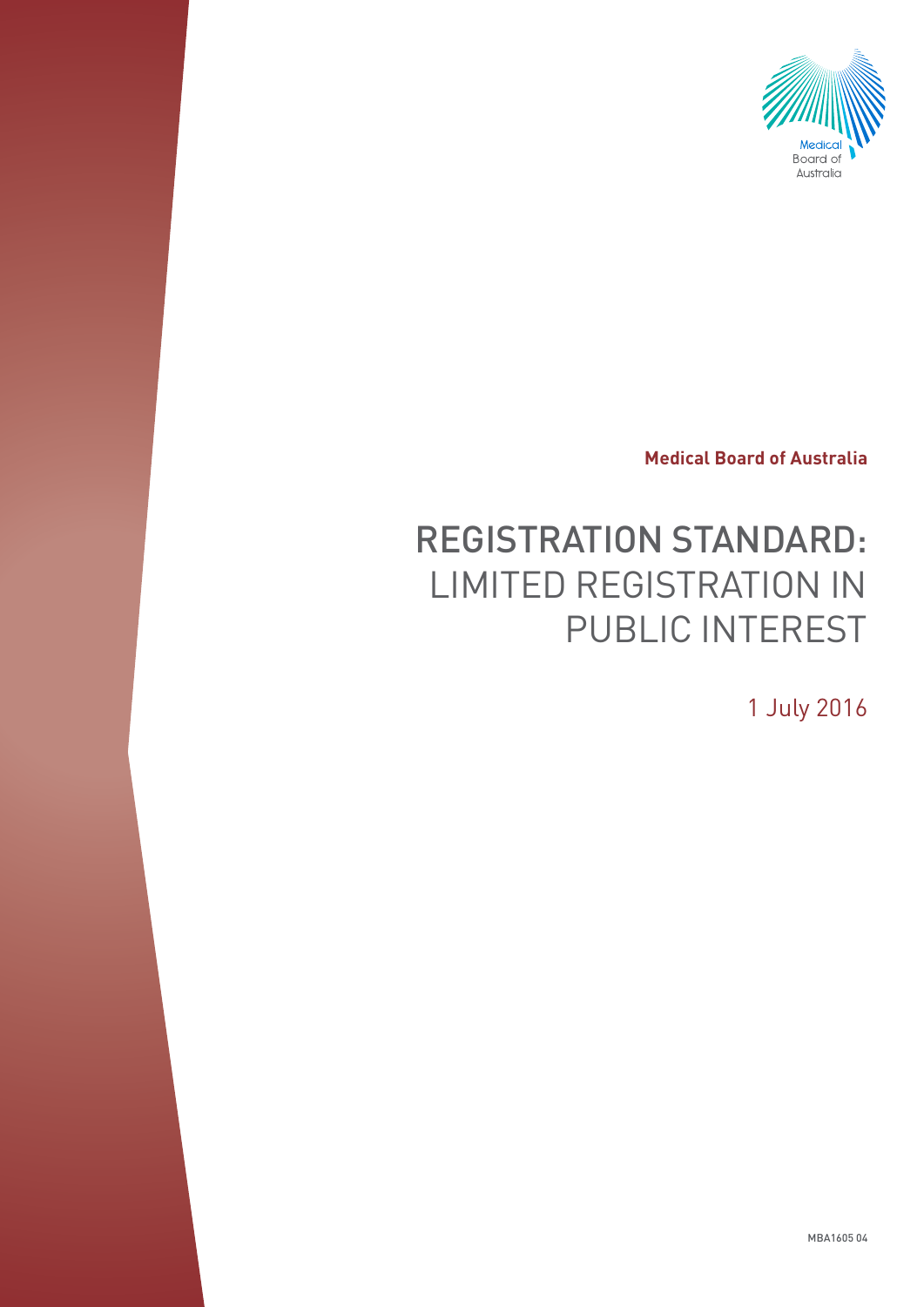

## **Summary**

This registration standard sets out the Medical Board of Australia's (the Board) requirements for an application for, and renewal of, limited registration in public interest.

## **Does this standard apply to me?**

This standard applies to individuals who apply for:

- limited registration in public interest, or
- renewal of limited registration in public interest.

Individuals who are qualified for general registration and/or specialist registration are not eligible for limited registration.

Limited registration in public interest is not an alternative to limited registration for area of need. This type of registration must not be used to circumvent the requirement for Ministerial declaration of an area of need. Individuals seeking to practise in an area of need are required to apply for limited registration for area of need and should refer to the registration standard for this type of registration.

### **What must I do?**

#### **When you apply for registration**

To meet this registration standard, you must:

- 1. meet the requirements in the Board's approved registration standards for:
	- a. English language skills
	- b. recency of practice
	- c. professional indemnity insurance arrangements, and
	- d. continuing professional development
- 2. comply with the Board's proof of identity policy as published on either the Board or the Australian Health Practitioner Regulation Agency (AHPRA) websites
- 3. provide evidence of having been awarded a primary degree in medicine and surgery, after completing an approved course of study at a medical school listed in the current International Medical Education Directory (IMED) (online only) of the Foundation for Advancement of International Medical Education and Research (FAIMER), or other publications approved by the Australian Medical Council (AMC) and/or the Board. An approved course of study means that you must be able to demonstrate that you have completed a medical curriculum of at least four academic years (full-time equivalent), leading to an entitlement to registration in the country issuing the degree to practise clinical medicine
- 4. provide evidence that you have applied for, or have the results of, primary source verification of medical qualifications from the Educational Commission for Foreign Medical Graduates (ECFMG) International Credentials Service (EICS)
- 5. provide evidence of successful completion of a medical internship or comparable. The Board may issue guidance on what defines a comparable medical internship
- 6. provide a curriculum vitae that meets the standard format that has been approved by the Board
- 7. provide details of past registration history:
	- a. You are also required to arrange for the Board to receive certificates of good standing/registration status (or equivalent type of certificate) from each registration authority that you have been registered with in the previous 10 years. The certificates should be supplied, where possible, directly to the Board from the relevant registration authority
- 8. satisfactorily complete a criminal history check in accordance with guidance issued from time to time by the Board or AHPRA
- 9. provide the following information from your proposed employer or sponsor (if not in an employment relationship):
	- a. written confirmation of offer of employment or other engagement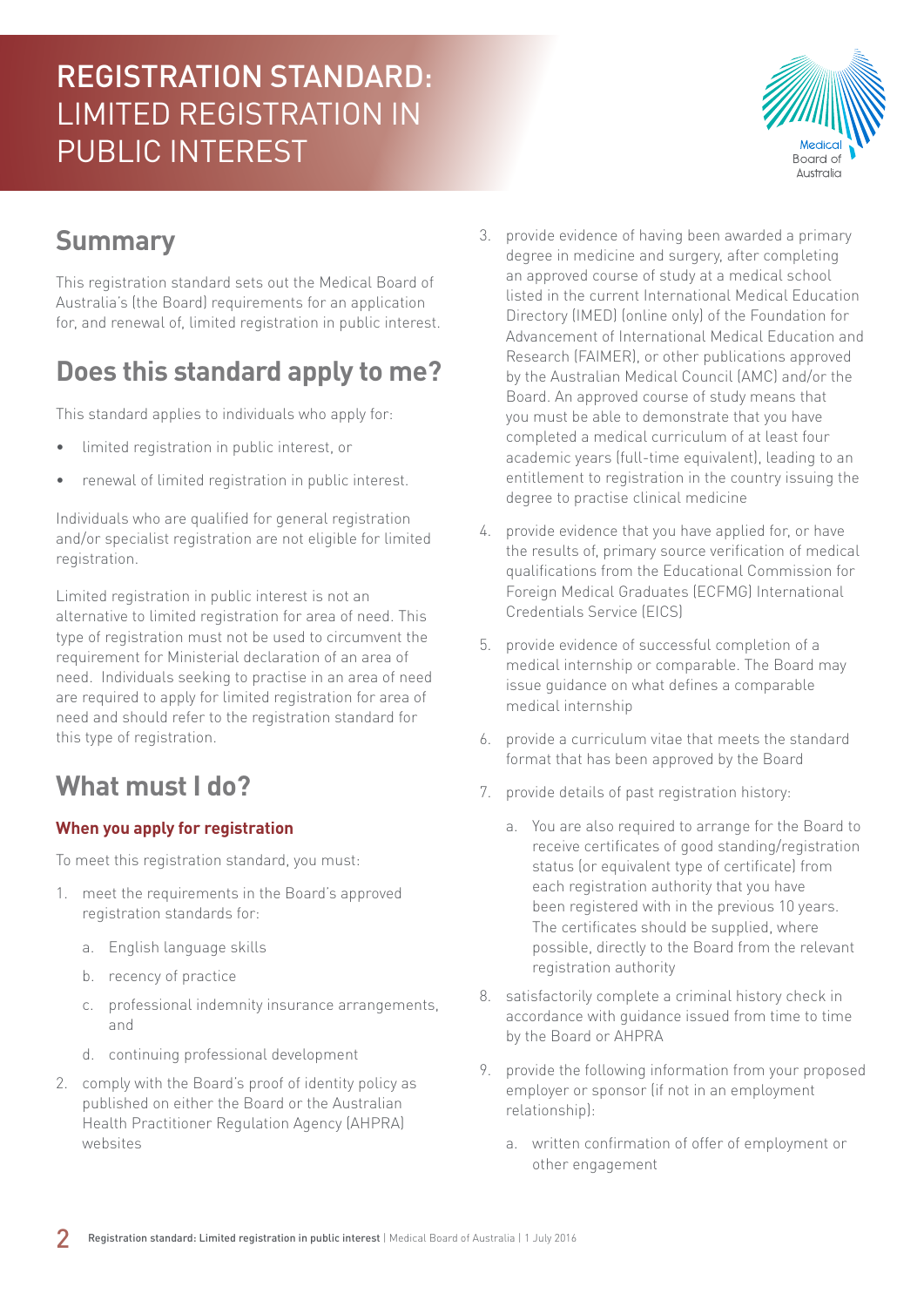

- b. endorsement of your reasons for why it is in the public interest to register you
- c. employer or sponsor contact details
- d. position description including key selection criteria addressing clinical responsibilities and qualifications and experience required to meet the requirements of the position
- e. name, qualifications and contact details of the proposed principal supervisor and any cosupervisors
- f. if the period of registration is for more than four weeks, a supervision plan prepared in accordance with the Board's guidelines for supervision of international medical graduates. The supervision plan includes details about the supervisor/s and will describe how supervision will be provided to ensure safe practice. It will also include written confirmation from the proposed principal supervisor that they agree to provide supervision and to comply with supervision obligations as required by the Board (if the period of registration is for less than four weeks, supervision is required but a detailed supervision plan does not need to be submitted), and
- g. a plan for continuing professional development activities in accordance with the Board's registration standard for continuing professional development, if registration is for more than four weeks
- 10. detail why it is in the public interest to register you.

All documents submitted to support an application for limited registration must comply with the requirements for certifying and translating documents as published on either the Board or AHPRA websites.

If you have previously been or are currently registered in a health profession in Australia under the National Scheme and have therefore provided information to a Board previously, some of the documentation requirements in this standard may be waived.

#### **During the registration period**

You are required to comply with a range of requirements while you have limited registration in public interest. These include:

- 1. compliance with the supervision plan approved by the Board
- 2. compliance with the Board's registration standard for continuing professional development
- 3. ensuring that your supervisor/s provide regular reports to the Board regarding your work performance as described in the Board's guidelines for supervision of international medical graduates
- 4. performing satisfactorily in the position for which you were registered to practise
- 5. restricting your practice to the Board approved position/s, and
- 6. working towards meeting the requirements for general or specialist registration if you intend to apply for more than three renewals of registration.

If you do not maintain your employment in the Board approved position for which limited registration in public interest was granted, you are unable to comply with the requirements on your practice and therefore cannot practise medicine until registration is granted for a new position.

#### **When you apply for renewal**

When you apply to renew your limited registration, you must:

- 1. complete a renewal of registration application that includes the annual renewal statement in accordance with the provisions in the National Law, section 109
- 2. demonstrate compliance with any conditions or undertakings imposed on your registration or requirements on your registration set by the Board
- 3. submit work performance reports in accordance with the Board's guidelines for the supervision of international medical graduates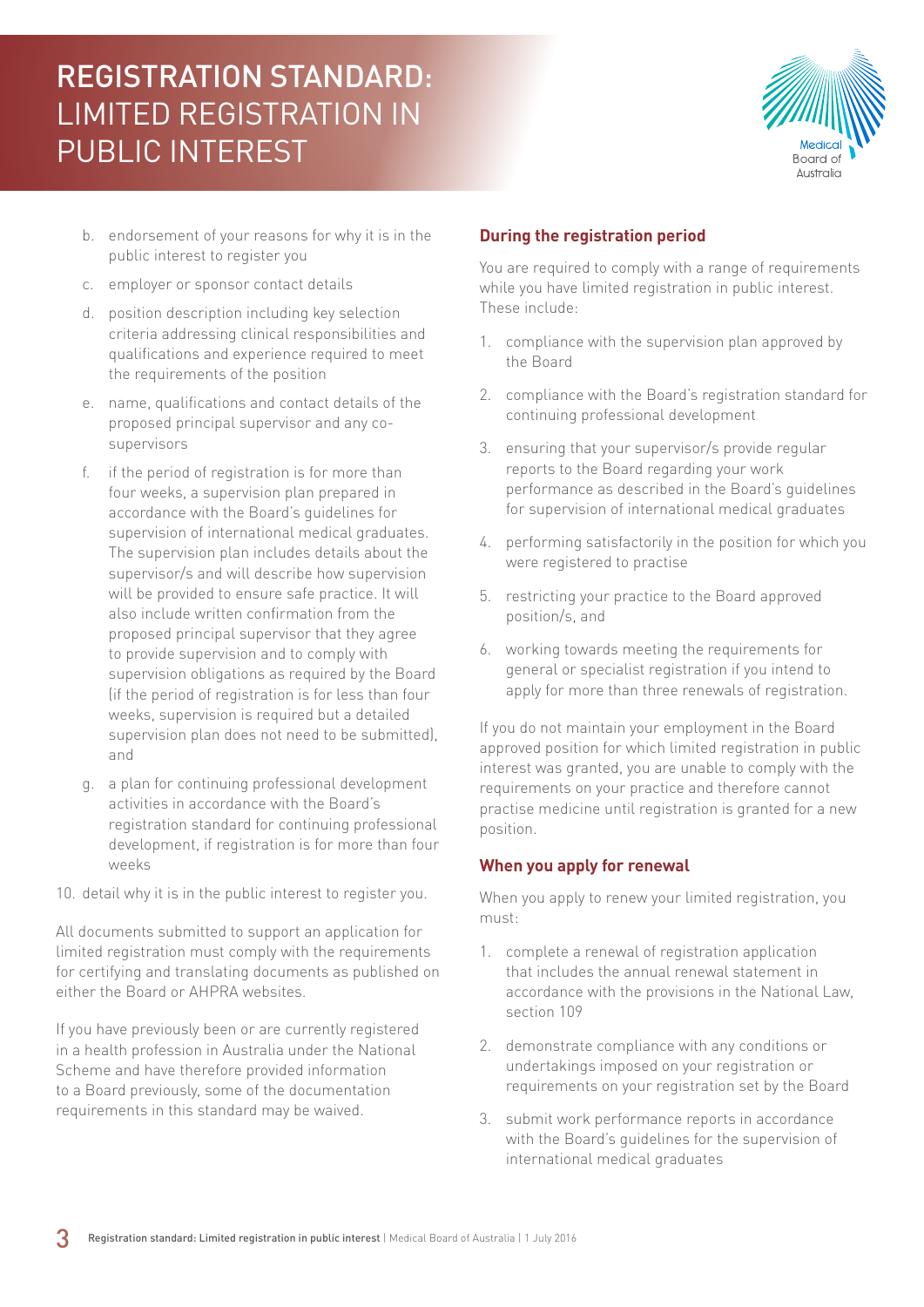

- 4. demonstrate that you have performed satisfactorily in the preceding registration period. This is usually demonstrated through the submission of work performance reports. The Board may also require you to complete an examination and/or assessment to demonstrate satisfactory performance
- 5. demonstrate that there is an ongoing 'public interest' reason to renew your registration, and
- 6. provide evidence that you are satisfactorily progressing towards meeting the requirements for general or specialist registration. You are exempt from this requirement if you will not apply for more than three renewals of registration.

#### **Refusal to renew limited registration**

The Board may refuse to renew your registration if:

- 1. you are no longer in the position for which registration was granted by the Board
- 2. you do not comply with the Board approved supervised practice plan and the Board's requirements for supervision
- 3. you do not comply with the Board's registration standard for continuing professional development
- 4. significant or multiple deficiencies are identified in your practice by the Board, or
- 5. your circumstances have changed and there is no 'public interest' reason to register you under this type of registration.

## **Period of limited registration**

Up to 12 months of registration can be granted by the Board. The National Law states that limited registration may not be renewed more than three times. After three renewals of limited registration a medical practitioner who wishes to continue to practise will have to make a new application for registration.

### **What happens if I don't meet this standard?**

The National Law establishes possible consequences if you don't meet this standard, including that:

- the Board can impose a condition or conditions on your registration or can refuse your application for registration or renewal of registration, if you do not meet a requirement in an approved registration standard for the profession (sections 82, 83 and 112 of the National Law), and
- registration standards, codes or guidelines may be used in disciplinary proceedings against you as evidence of what constitutes appropriate practice or conduct for the health profession (section 41 of the National Law).

If a practitioner with limited registration breaches any of the requirements of this registration standard, or any of the Board's registration standards, codes or guidelines, the Board may take action in respect of health, performance or conduct under Part 8 of the National Law or an authority in a co-regulatory jurisdiction may take disciplinary action under their relevant legislation.

### **Applications for a change in circumstances**

If you hold limited registration and you want to apply for another type of limited registration, you must make a new application.

If you hold limited registration in public interest and you want to change your position (such as changing location, adding work sites, changing your scope of practice (including moving to a role with increased clinical responsibilities e.g. PGY3 to registrar level), applying for a new position with a new employer, etc.) within the same type of registration (i.e. limited registration in public interest), you must apply for approval of a change in circumstances.

Applications for a change in circumstances must be made on an approved form and you will be charged a fee. You must provide: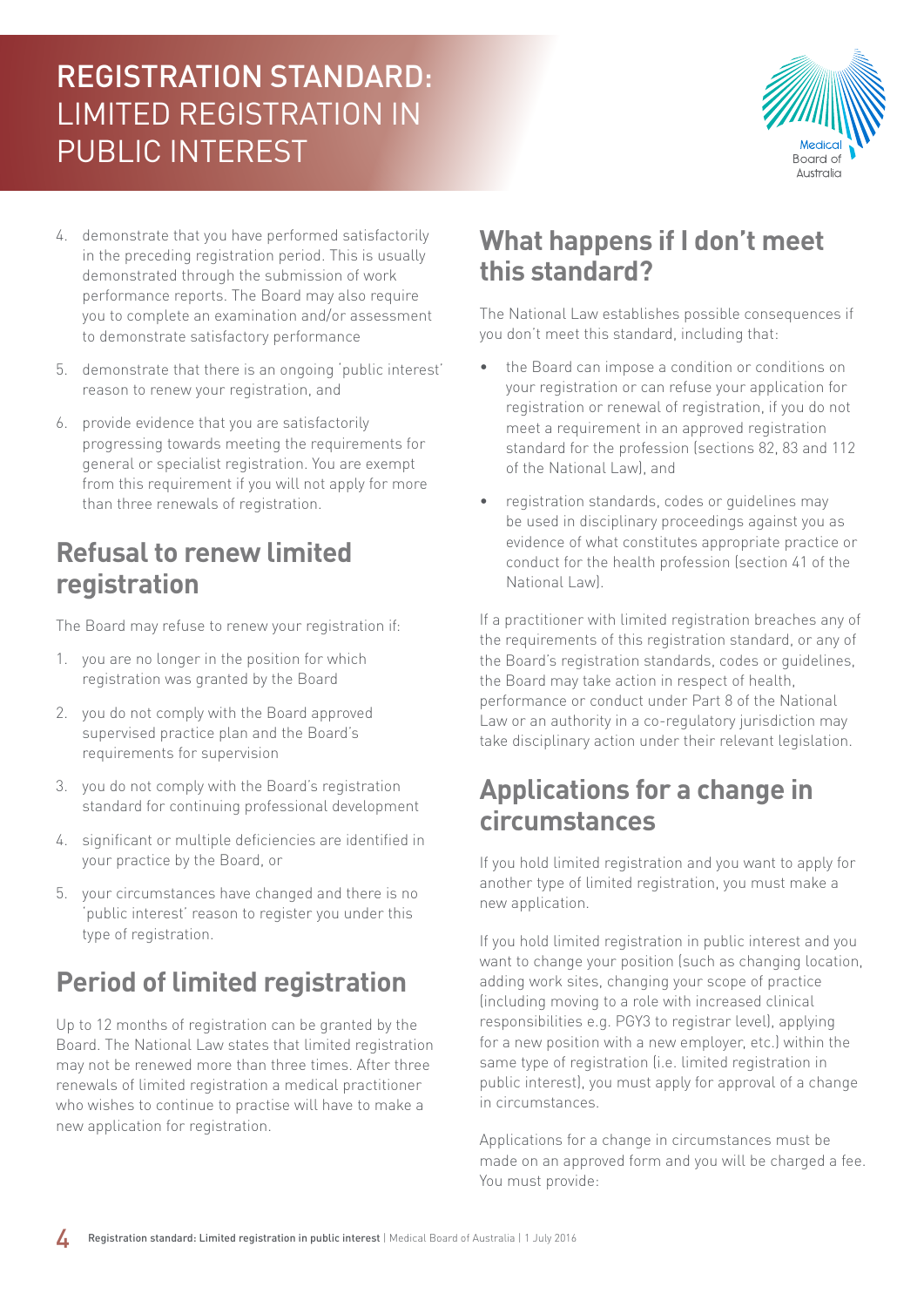

- 1. the following information from the proposed employer or sponsor (if not employed):
	- a. written confirmation of offer of employment or other engagement
	- b. employer or sponsor contact details
	- c. new or revised position description, including key selection criteria addressing clinical responsibilities and qualifications and experience required to meet the requirements of the position/s
	- d. name, qualifications and contact details of the proposed principal supervisor and any cosupervisors
	- e. if the total period of registration is for more than four weeks, a new or revised supervision plan prepared in accordance with the Board's guidelines for supervision of international medical graduates. The supervision plan includes:
		- i. details about the principal supervisor and any co-supervisors
		- ii. a description of how supervision will be provided to ensure safe practice, and
		- iii. written confirmation from the proposed principal supervisor that they agree to provide supervision and comply with supervision obligations as required by the Board
	- f. details of a professional development plan in accordance with the Board's registration standard for continuing professional development, if registration is for more than four weeks
- 2. a work report from your previous supervisor
- 3. an explanation as to why it is in the 'public interest' to approve a change in circumstances.

## **More information**

Limited registration in public interest is usually a short-term type of registration. It is used infrequently and would be expected to be granted for a period of

weeks rather than years. It is unlikely that renewal of registration would be necessary.

The Board determines whether or not it is in the public interest to register the practitioner. Examples of where it might be in the public interest to register a medical practitioner includes an unexpected situation where a natural disaster has occurred or a pandemic has been declared.

Limited registration in the public interest is not an alternative to limited registration for area of need. It must not be used to circumvent the requirement for Ministerial declaration of an area of need.

This is not an appropriate type of registration for medical practitioners who wish to practise long-term in Australia.

The Board establishes requirements under this standard to ensure safe and competent practice for the period of limited registration. The Board will record the requirements that apply to a medical practitioner granted limited registration on the Register of Medical Practitioners pursuant to section 225(p) of the National Law.

The AHPRA website [\(www.ahpra.gov.au\)](http://www.ahpra.gov.au) includes more detailed information about the requirements for:

- providing proof of identity
- certifying documents, and
- what to include in a curriculum vitae.

## **Authority**

This registration standard was approved by the Australian Health Workforce Ministerial Council on 27 August 2015.

Registration standards are developed under section 38 of the National Law and are subject to wide-ranging consultation.

## **Definitions**

Limited registration is a type of registration available to individuals who do not qualify for general or specialist